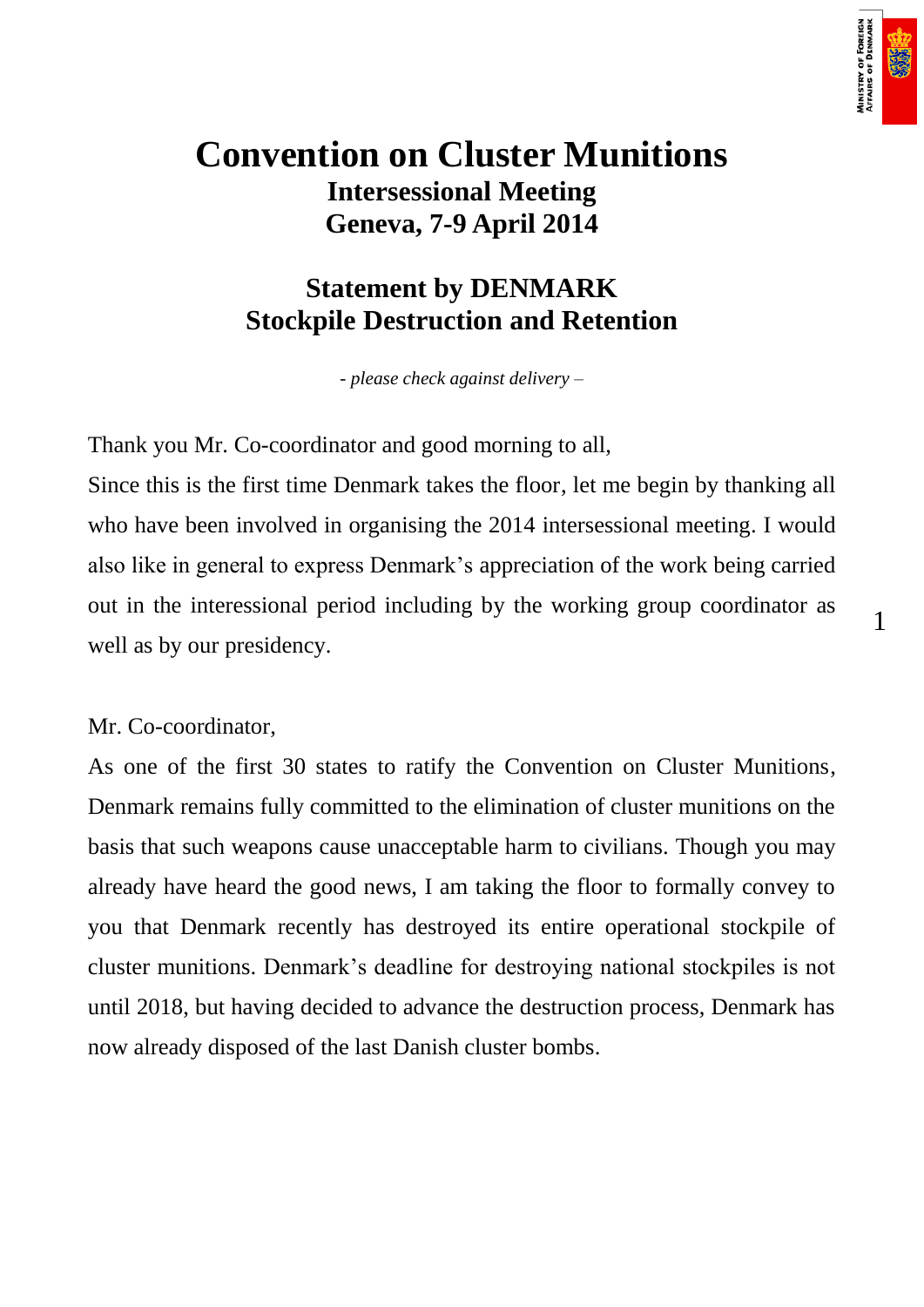

The Danish stockpile now destroyed comprised of 42,181 shells containing a total of 2,452,699 explosive sub-munitions. The destruction of these munitions relied on extensive recycling which has helped minimise destruction costs. The total destruction costs amounted to approximately EUR 2.3 million or less than EUR 1 per bomblet. A representative of the Danish Defence monitored the destruction of the last cluster munitions in a facility in Spain in early 2014, and together with our article seven report for 2013, the destruction certificates and flowcharts for demilitarisation have been made available to the public on the Convention's [website.](http://www.unog.ch/80256EE600585943/(httpPages)/84610CE6A9FDDACDC1257823003BBC39?OpenDocument)

#### Mr. Co-coordinator,

As you are well aware, the convention allows for the retention of a limited number of cluster munitions for training in and development of clearance techniques. For this purpose the Danish Defence has retained 3634 bomblets in order to sustain the expertise to clear this type of ammunition in the future. The sub-munition is now separated from the shell and stored in carbon tubes, and hence no longer operational. By August 2018, the total number of submunitions retained by Denmark for training purposes is expected to have been reduced to 2700 pieces.

### Mr. Co-coordinator,

Denmark has for many years supported efforts to universalise the conventions on cluster munitions and anti-personnel mines and has also supported UN work to clear mines, cluster munitions and other explosive remnants of war. Between 2013 and 2015 Denmark is providing international humanitarian organisations with approximately 1.8 million USD to promote universalisation and